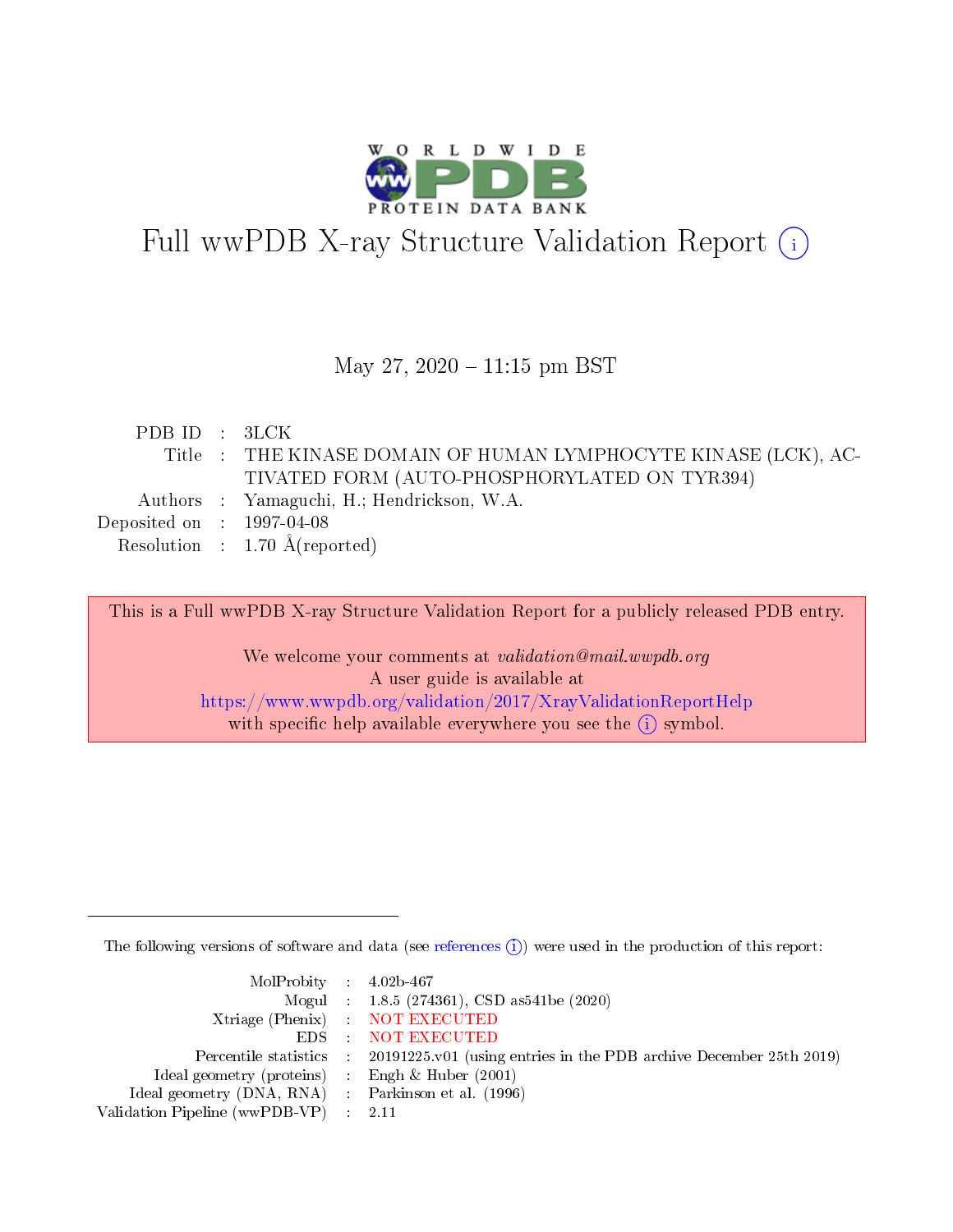# 1 [O](https://www.wwpdb.org/validation/2017/XrayValidationReportHelp#overall_quality)verall quality at a glance  $(i)$

The following experimental techniques were used to determine the structure: X-RAY DIFFRACTION

The reported resolution of this entry is 1.70 Å.

Percentile scores (ranging between 0-100) for global validation metrics of the entry are shown in the following graphic. The table shows the number of entries on which the scores are based.



| Metric                | Whole archive<br>(# $\rm{Entries}$ ) | Similar resolution<br>$(\#\text{Entries}, \text{resolution range}(\text{\AA}) )$ |
|-----------------------|--------------------------------------|----------------------------------------------------------------------------------|
| Clashscore            | 141614                               | $4695(1.70-1.70)$                                                                |
| Ramachandran outliers | 138981                               | $4610(1.70-1.70)$                                                                |
| Sidechain outliers    | 138945                               | $4610(1.70-1.70)$                                                                |

The table below summarises the geometric issues observed across the polymeric chains and their fit to the electron density. The red, orange, yellow and green segments on the lower bar indicate the fraction of residues that contain outliers for  $\geq=3$ , 2, 1 and 0 types of geometric quality criteria respectively. A grey segment represents the fraction of residues that are not modelled. The numeric value for each fraction is indicated below the corresponding segment, with a dot representing fractions  $\leq=5\%$ 

Note EDS was not executed.

| Mol | $\gamma$ hain | Length | Quality of chain |     |  |
|-----|---------------|--------|------------------|-----|--|
|     |               | 0.71   |                  |     |  |
|     |               |        | 83%              | 15% |  |

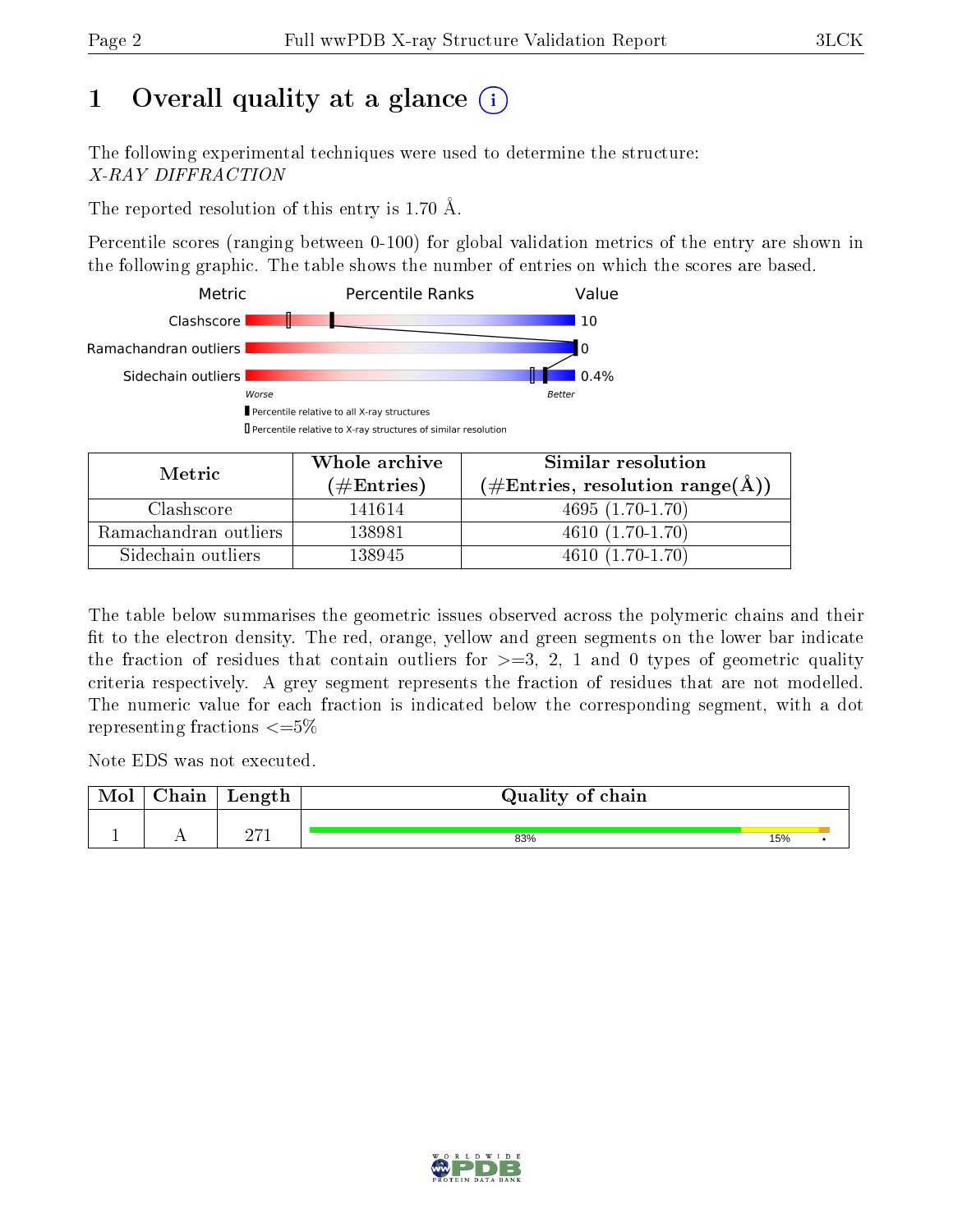# 2 Entry composition (i)

There are 3 unique types of molecules in this entry. The entry contains 2692 atoms, of which 0 are hydrogens and 0 are deuteriums.

In the tables below, the ZeroOcc column contains the number of atoms modelled with zero occupancy, the AltConf column contains the number of residues with at least one atom in alternate conformation and the Trace column contains the number of residues modelled with at most 2 atoms.

Molecule 1 is a protein called PROTO-ONCOGENE TYROSINE-PROTEIN KINASE.

| $\mathbf{Mo}^{\mathbf{I}}$ | $\cap$ hain | Residues   | $\rm{Atoms}$  |      |     |        | $\mid$ ZeroOcc $\mid$ AltConf $\mid$ Trace $\mid$ |  |  |  |
|----------------------------|-------------|------------|---------------|------|-----|--------|---------------------------------------------------|--|--|--|
|                            |             | 271<br>211 | Total<br>2347 | 1502 | 395 | $-437$ |                                                   |  |  |  |

There is a discrepancy between the modelled and reference sequences:

|     | Chain   Residue   Modelled | Actual | Comment | <b>Reference</b>            |
|-----|----------------------------|--------|---------|-----------------------------|
| 394 | PTR                        | TVR.   |         | CONFLICT $\vert$ UNP P06239 |

• Molecule 2 is SULFATE ION (three-letter code: SO4) (formula:  $O_4S$ ).



| $\text{Mol}$ | $\mid$ Chain $\mid$ Residues $\mid$ | Atoms |  |  | $ZeroOcc$   AltConf |  |
|--------------|-------------------------------------|-------|--|--|---------------------|--|
|              |                                     | Total |  |  |                     |  |

• Molecule 3 is water.

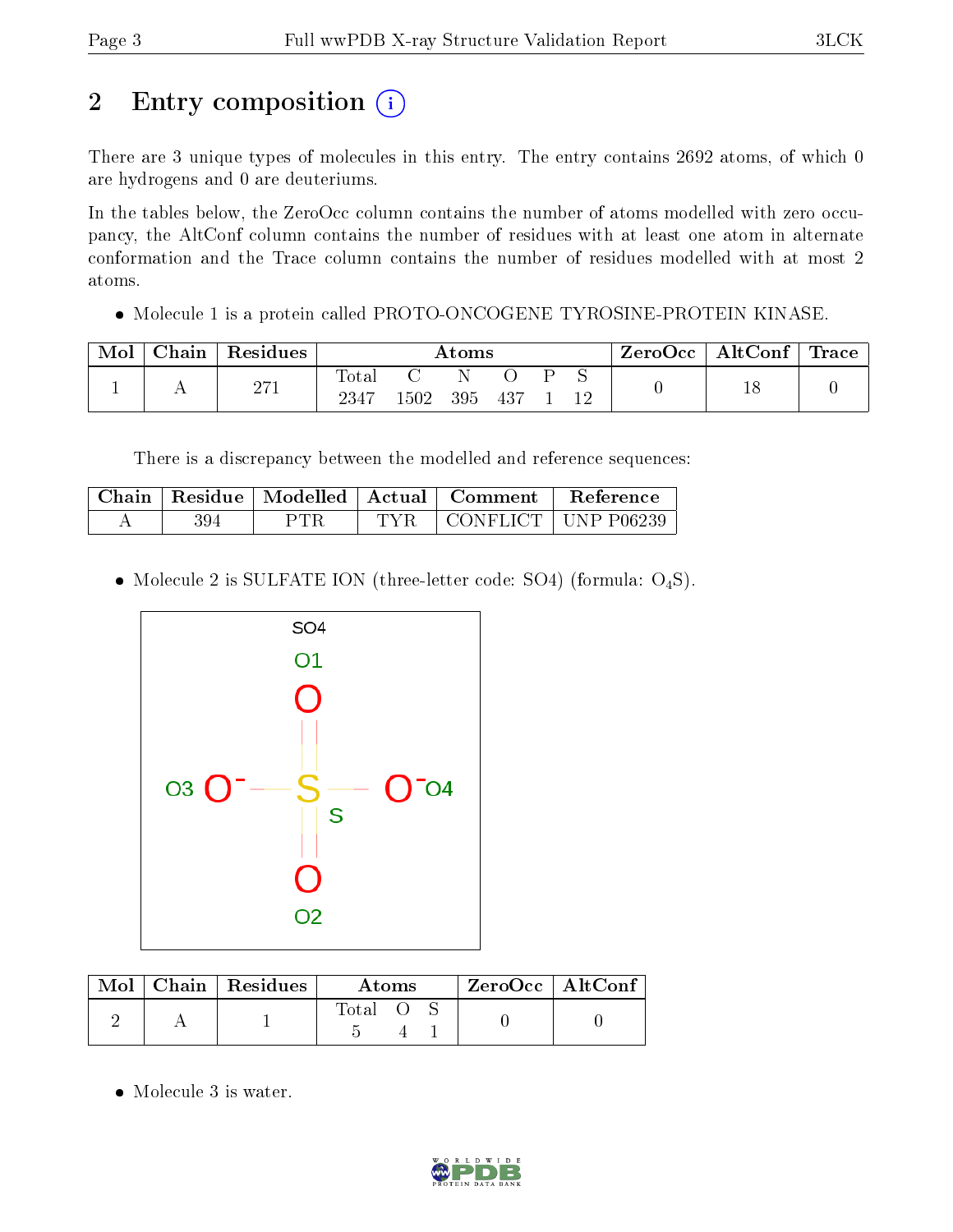|  | $\text{Mol}$   Chain   Residues | Atoms               | $\rm ZeroOcc \mid AltConf$ |  |
|--|---------------------------------|---------------------|----------------------------|--|
|  | 340                             | Total<br>340<br>340 |                            |  |

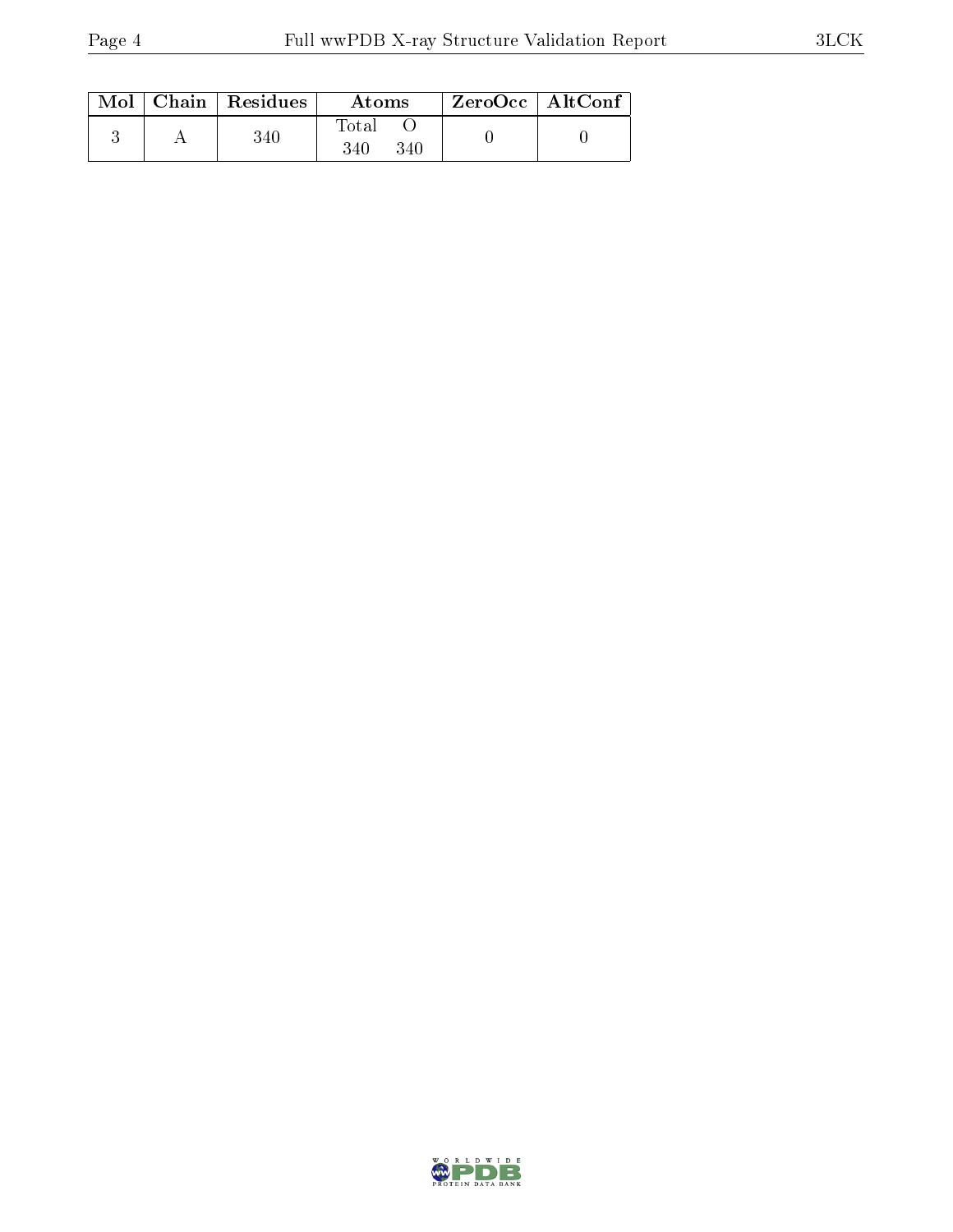# 3 Residue-property plots (i)

These plots are drawn for all protein, RNA and DNA chains in the entry. The first graphic for a chain summarises the proportions of the various outlier classes displayed in the second graphic. The second graphic shows the sequence view annotated by issues in geometry. Residues are colorcoded according to the number of geometric quality criteria for which they contain at least one outlier: green  $= 0$ , yellow  $= 1$ , orange  $= 2$  and red  $= 3$  or more. Stretches of 2 or more consecutive residues without any outlier are shown as a green connector. Residues present in the sample, but not in the model, are shown in grey.

Note EDS was not executed.

• Molecule 1: PROTO-ONCOGENE TYROSINE-PROTEIN KINASE



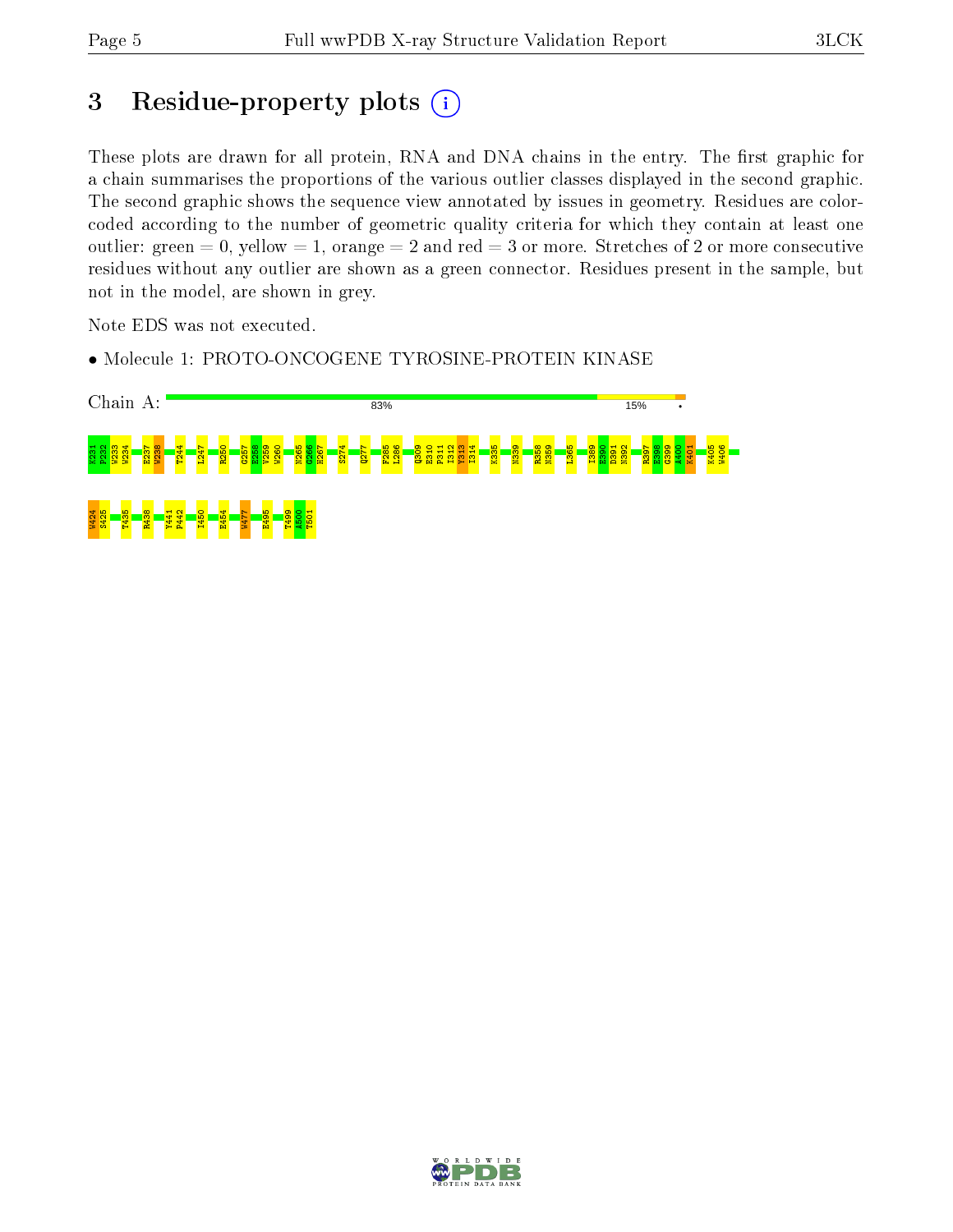# 4 Data and refinement statistics  $(i)$

Xtriage (Phenix) and EDS were not executed - this section is therefore incomplete.

| Property                               | <b>Value</b>                                    | Source    |  |
|----------------------------------------|-------------------------------------------------|-----------|--|
| Space group                            | P 21 21 21                                      | Depositor |  |
| Cell constants                         | $42.04\text{\AA}$<br>73.62Å<br>91.17Å           | Depositor |  |
| a, b, c, $\alpha$ , $\beta$ , $\gamma$ | $90.00^\circ$<br>$90.00^\circ$<br>$90.00^\circ$ |           |  |
| Resolution $(A)$                       | 10.00<br>- 1.70                                 | Depositor |  |
| % Data completeness                    | $99.0(10.00-1.70)$                              | Depositor |  |
| (in resolution range)                  |                                                 |           |  |
| $\mathrm{R}_{merge}$                   | (Not available)                                 | Depositor |  |
| $\mathrm{R}_{sym}$                     | 0.03                                            | Depositor |  |
| Refinement program                     | $X$ -PLOR 3.1                                   | Depositor |  |
| $R, R_{free}$                          | 0.178<br>0.199<br>$\mathcal{L}$                 | Depositor |  |
| Estimated twinning fraction            | No twinning to report.                          | Xtriage   |  |
| Total number of atoms                  | 2692                                            | wwPDB-VP  |  |
| Average B, all atoms $(A^2)$           | 10.0                                            | wwPDB-VP  |  |

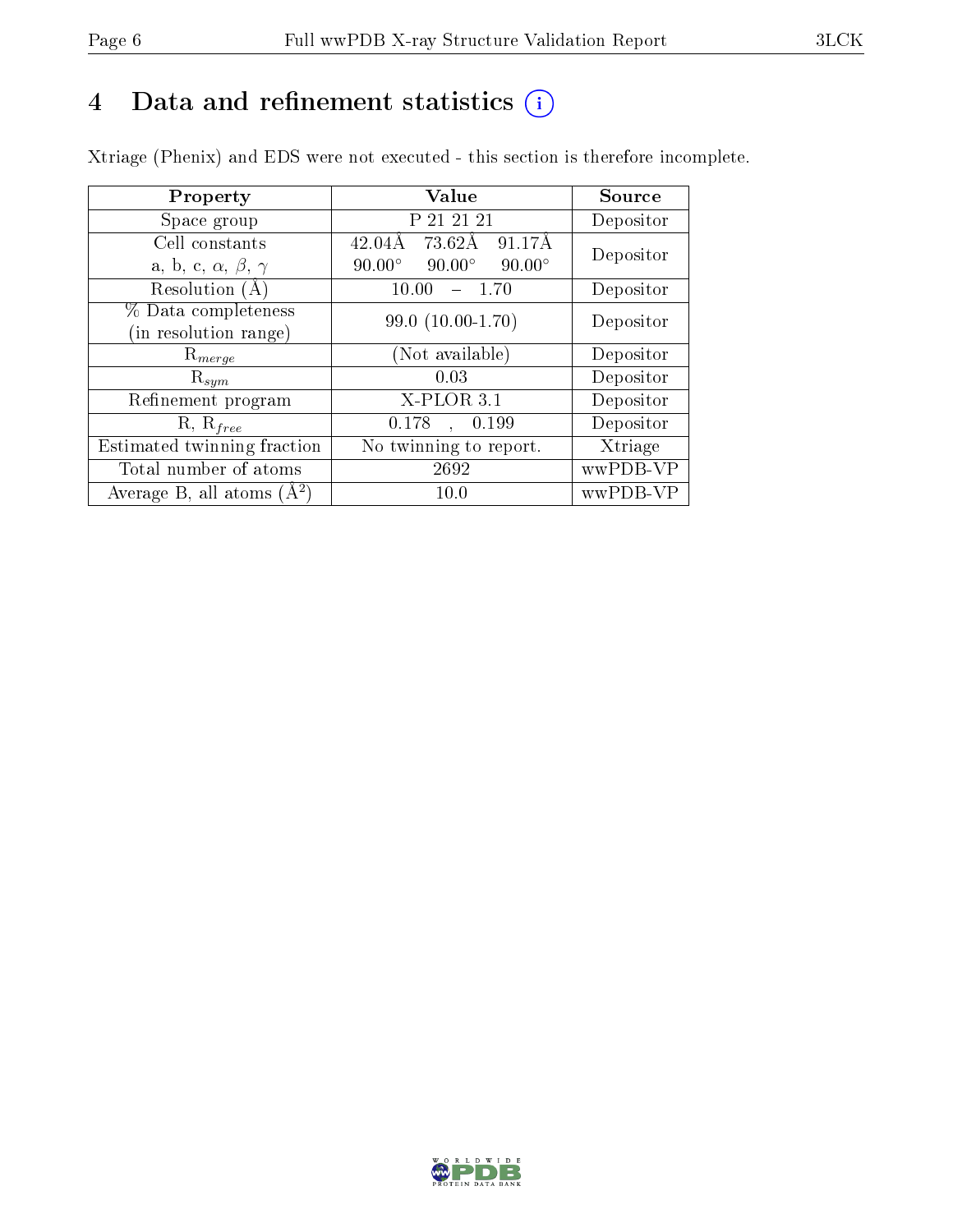# 5 Model quality  $(i)$

# 5.1 Standard geometry  $(i)$

Bond lengths and bond angles in the following residue types are not validated in this section: SO4, PTR

The Z score for a bond length (or angle) is the number of standard deviations the observed value is removed from the expected value. A bond length (or angle) with  $|Z| > 5$  is considered an outlier worth inspection. RMSZ is the root-mean-square of all Z scores of the bond lengths (or angles).

| $Mol$   Chain |          | Bond lengths                     | Bond angles |                  |  |
|---------------|----------|----------------------------------|-------------|------------------|--|
|               |          | RMSZ $\mid \#  Z  > 5 \mid$ RMSZ |             | $\# Z  > 5$      |  |
|               | $0.62\,$ | 0/2386                           | 1.10        | $22/3234(0.7\%)$ |  |

There are no bond length outliers.

All (22) bond angle outliers are listed below:

| Mol            | Chain | Res | <b>Type</b> | Atoms                | $\mathbf{Z}$ | Observed $(°)$ | $\text{Ideal}({}^o)$ |
|----------------|-------|-----|-------------|----------------------|--------------|----------------|----------------------|
| 1              | А     | 260 | TRP         | $CD1-CG-CD2$         | 10.65        | 114.82         | 106.30               |
| $\mathbf{1}$   | A     | 260 | TRP         | $CE2$ -CD2-CG        | $-8.96$      | 100.14         | 107.30               |
| $\overline{1}$ | А     | 406 | TRP         | $CD1$ -CG-CD2        | 8.26         | 112.91         | 106.30               |
| 1              | А     | 424 | TRP         | $CD1$ -CG-CD2        | 8.01         | 112.70         | 106.30               |
| $\mathbf{1}$   | А     | 233 | TRP         | $CD1$ -CG-CD2        | 7.99         | 112.69         | 106.30               |
| 1              | А     | 238 | TRP         | $CD1-CG-CD2$         | 7.97         | 112.68         | 106.30               |
| $\mathbf 1$    | A     | 234 | TRP         | $CD1$ -CG-CD2        | 7.89         | 112.62         | 106.30               |
| $\overline{1}$ | А     | 477 | TRP         | $CD1$ -CG-CD2        | 7.64         | 112.41         | 106.30               |
| $\mathbf{1}$   | А     | 406 | TRP         | $CE2$ -CD2-CG        | $-7.40$      | 101.38         | 107.30               |
| $\mathbf{1}$   | А     | 238 | TRP         | $CE2$ -CD2-CG        | $-7.14$      | 101.59         | 107.30               |
| $\mathbf 1$    | А     | 234 | TRP         | $CE2$ -CD2-CG        | $-6.91$      | 101.77         | 107.30               |
| $\mathbf 1$    | A     | 260 | TRP         | $CG$ - $CD1$ - $NE1$ | $-6.90$      | 103.20         | 110.10               |
| $\overline{1}$ | А     | 424 | TRP         | $CE2$ -CD2-CG        | $-6.90$      | 101.78         | 107.30               |
| $\mathbf{1}$   | А     | 233 | TRP         | $CE2$ -CD2-CG        | $-6.79$      | 101.87         | 107.30               |
| $\mathbf{1}$   | А     | 477 | TRP         | $CE2$ -CD2-CG        | $-6.55$      | 102.06         | 107.30               |
| $\mathbf 1$    | А     | 313 | <b>TYR</b>  | $CB-CG-CD2$          | $-5.63$      | 117.62         | 121.00               |
| $\mathbf 1$    | A     | 233 | TRP         | $CG$ - $CD1$ - $NE1$ | $-5.36$      | 104.74         | 110.10               |
| $\mathbf{1}$   | А     | 424 | TRP         | $CG$ - $CD1$ - $NE1$ | $-5.36$      | 104.74         | 110.10               |
| 1              | А     | 406 | TRP         | $CG$ - $CD1$ - $NE1$ | $-5.24$      | 104.86         | 110.10               |
| $\mathbf{1}$   | А     | 234 | TRP         | $CG$ - $CD1$ - $NE1$ | $-5.19$      | 104.91         | 110.10               |
| $\mathbf 1$    | А     | 477 | TRP         | $CG$ - $CD1$ - $NE1$ | $-5.12$      | 104.98         | 110.10               |
| $\mathbf{1}$   | А     | 406 | TRP         | $CB-CG-CD1$          | $-5.06$      | 120.43         | 127.00               |

There are no chirality outliers.

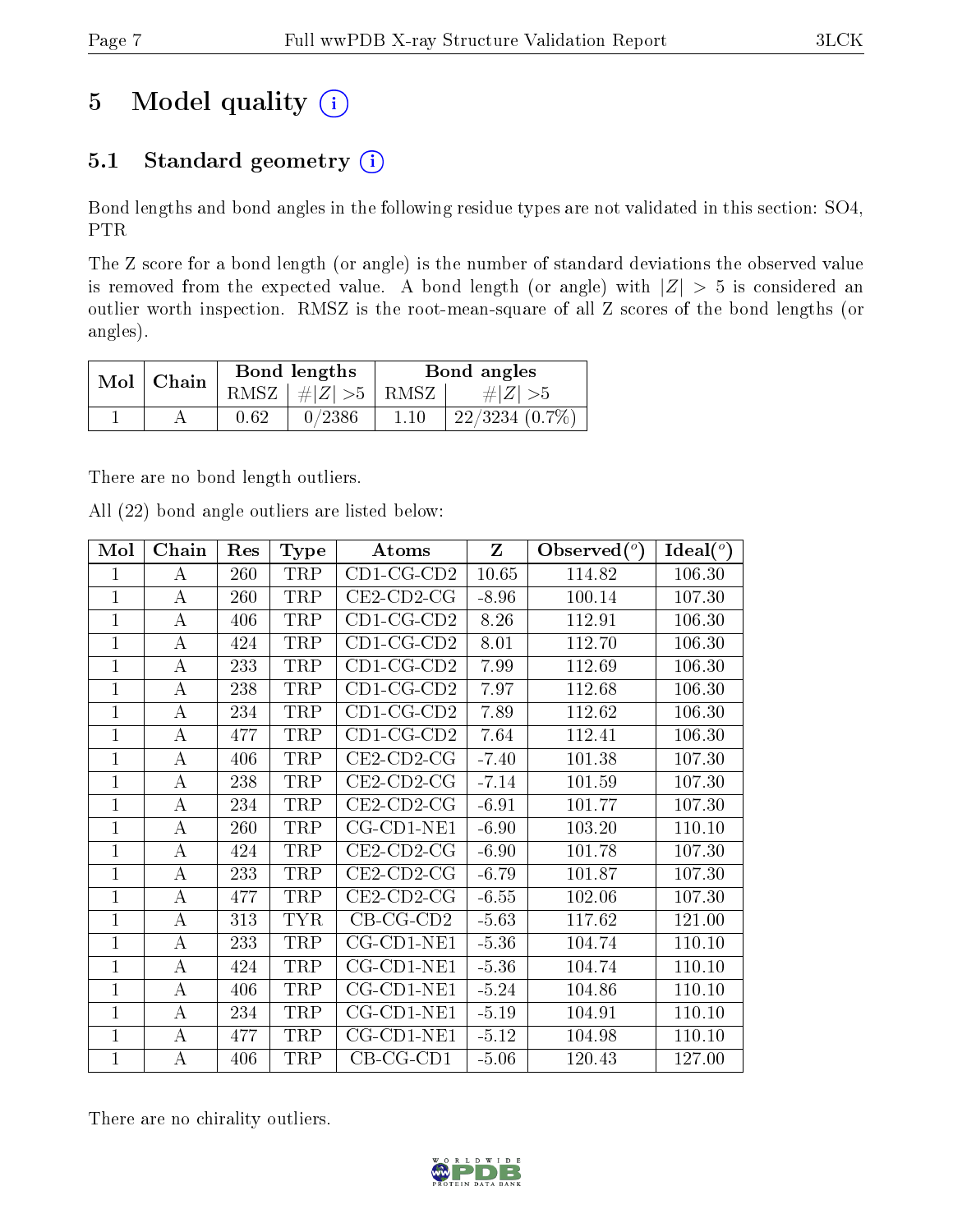There are no planarity outliers.

### 5.2 Too-close contacts (i)

In the following table, the Non-H and H(model) columns list the number of non-hydrogen atoms and hydrogen atoms in the chain respectively. The H(added) column lists the number of hydrogen atoms added and optimized by MolProbity. The Clashes column lists the number of clashes within the asymmetric unit, whereas Symm-Clashes lists symmetry related clashes.

| Mol |      |      | Chain   Non-H   H(model)   H(added)   Clashes   Symm-Clashes |
|-----|------|------|--------------------------------------------------------------|
|     | 2347 | 2304 |                                                              |
|     |      |      |                                                              |
|     | 340  |      |                                                              |
|     | 2692 | 2304 |                                                              |

The all-atom clashscore is defined as the number of clashes found per 1000 atoms (including hydrogen atoms). The all-atom clashscore for this structure is 10.

All (49) close contacts within the same asymmetric unit are listed below, sorted by their clash magnitude.

|                     |                     | Interatomic    | Clash           |
|---------------------|---------------------|----------------|-----------------|
| Atom-1              | Atom-2              | distance $(A)$ | overlap $(\AA)$ |
| 1:A:277[B]:GLN:HE22 | 1: A:310: GLU:CD    | 1.40           | 1.22            |
| 1: A:405: LYS: NZ   | 3:A:1207:HOH:O      | 1.72           | 1.19            |
| 1:A:285:PHE:CE2     | 1:A:314[B]:ILE:HD13 | 1.89           | 1.07            |
| 1: A: 389: ILE: CG2 | 1:A:391:ASP:O       | 2.06           | 1.02            |
| 1: A:285:PHE:HE2    | 1:A:314[B]:ILE:HD13 | 1.32           | 0.92            |
| 1:A:277[B]:GLN:NE2  | 1: A:310: GLU:CD    | 2.24           | 0.91            |
| 1:A:389:ILE:HG23    | 1:A:391:ASP:O       | 1.73           | 0.89            |
| 1:A:285:PHE:CE2     | 1:A:314[B]:ILE:CD1  | 2.62           | 0.82            |
| 1: A:401:LYS:N      | 1:A:401:LYS:HD3     | 1.95           | 0.80            |
| 1:A:237:GLU:CD      | 1:A:237:GLU:H       | 1.85           | 0.79            |
| 1:A:277[B]:GLN:NE2  | 1: A:310: GLU:OE1   | 2.14           | 0.79            |
| 1:A:389:ILE:HG22    | 1:A:391:ASP:O       | 1.83           | 0.78            |
| 1: A:313: TYR: C    | 1:A:314[B]:ILE:HD12 | 2.05           | 0.76            |
| 1: A:285:PHE:HE2    | 1:A:314[B]:ILE:CD1  | 2.02           | 0.71            |
| 1:A:335:LYS:HE3     | 3:A:1134:HOH:O      | 1.92           | 0.69            |
| 1: A:401:LYS:H      | 1:A:401:LYS:HD3     | 1.61           | 0.66            |
| 1: A: 313: TYR: O   | 1:A:314[B]:ILE:HD12 | 1.98           | 0.62            |
| 1:A:237:GLU:HG2     | 1:A:238:TRP:CE3     | 2.35           | 0.61            |
| 1:A:454:GLU:OE1     | 3:A:1284:HOH:O      | 2.17           | 0.59            |
| 1:A:267[A]:HIS:HD2  | 3:A:1050:HOH:O      | 1.86           | 0.59            |
| 1:A:339:ASN:HB2     | 3:A:1175:HOH:O      | 2.04           | 0.58            |

Continued on next page...

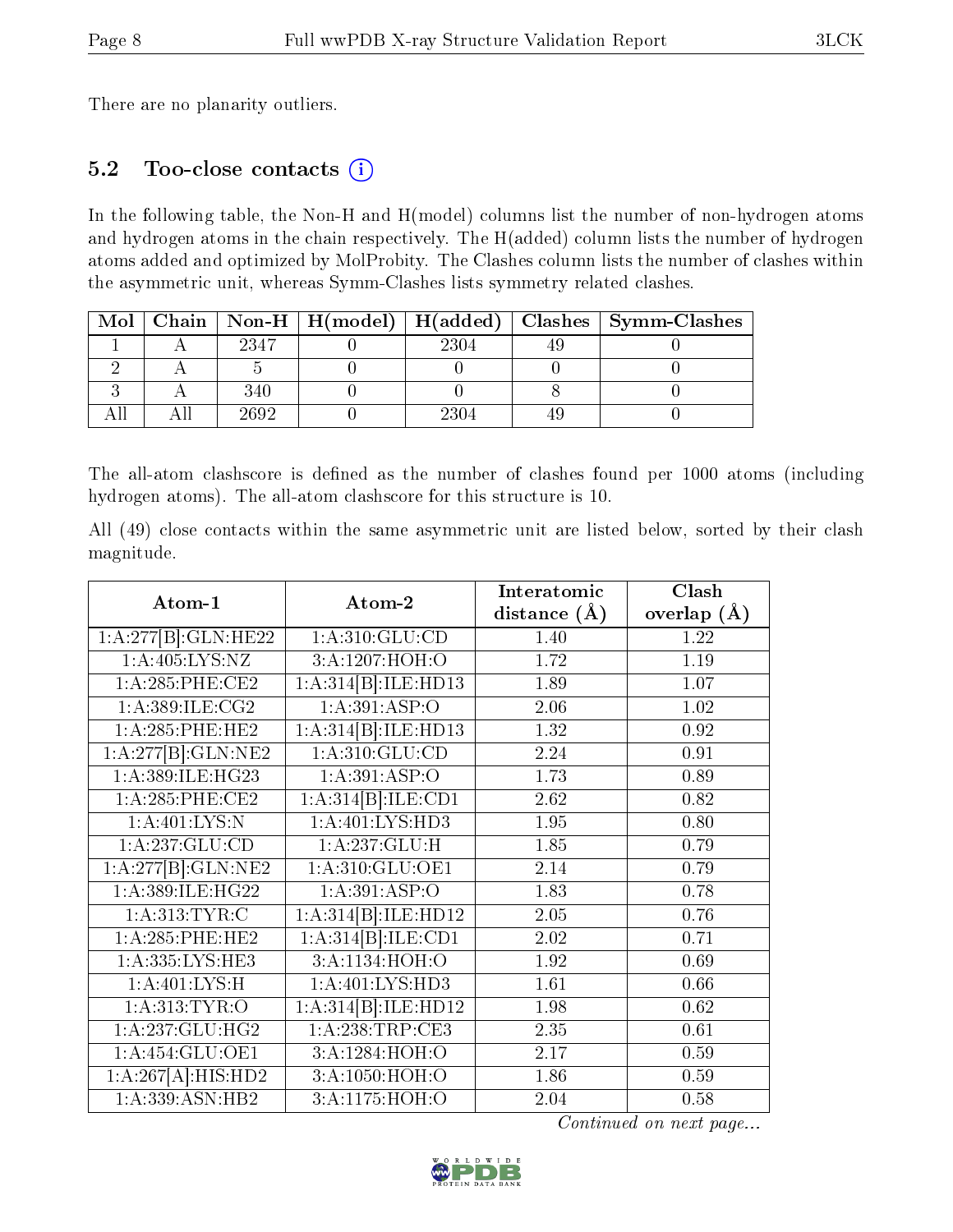| Atom-1                          | Atom-2                            | Interatomic       | Clash         |  |
|---------------------------------|-----------------------------------|-------------------|---------------|--|
|                                 |                                   | distance $(\AA)$  | overlap $(A)$ |  |
| 1:A:314[B]:ILE:N                | 1:A:314[B]:ILE:CD1                | 2.70              | 0.54          |  |
| 1:A:314[B]:ILE:HD12             | 1:A:314[B]:ILE:N                  | 2.23              | 0.54          |  |
| $1:$ A:441:TYR:N                | 1:A:442:PRO:HD3                   | 2.24              | 0.53          |  |
| 1:A:247[A]:LEU:HD12             | $1:A:247A$ :LEU:N                 | 2.27              | 0.49          |  |
| 1:A:438[B]:ARG:NH2              | 3:A:1179:HOH:O                    | 2.47              | 0.48          |  |
| 1: A: 435: THR:O                | 1:A:438[B]:ARG:HG2                | 2.15              | 0.47          |  |
| 1:A:397:ARG:HG2                 | 1: A:399: GLY: H                  | 1.80              | 0.46          |  |
| 1: A:401: LYS:CD                | 1: A:401:LYS:N                    | 2.67              | 0.46          |  |
| 1: A:286:LEU:HD21               | 1: A:312: ILE: CG2                | 2.46              | 0.46          |  |
| $1:A:277[B]\cdot GLN:CD$        | 1: A:310: GLU:OE1                 | 2.55              | 0.45          |  |
| 1: A: 358: ARG: O               | 1:A:359:ASN:HB2                   | 2.17              | 0.45          |  |
| 1:A:392:ASN:O                   | 1: A:392: ASN:OD1                 | 2.35              | 0.44          |  |
| 1:A:495:GLU:O                   | 1:A:499:THR:HG23                  | 2.17              | 0.44          |  |
| 1:A:247[A]:LEU:CD1              | 1:A:247[A]:LEU:N                  | 2.82              | 0.43          |  |
| 1:A:244:THR:HB                  | 1: A:265: ASN:ND2                 | 2.33              | 0.43          |  |
| 1:A:277[B]:GLN:HE22             | 1: A:310: GLU:CG                  | 2.23              | 0.43          |  |
| 1: A: 257: GLY: HA3             | 1:A:274[B]: <b>SER</b> : <b>O</b> | 2.19              | 0.42          |  |
| 1:A:450[B]:ILE:HD12             | 3:A:1139:HOH:O                    | 2.19              | 0.42          |  |
| $1: A:286: \overline{LEU}:HD23$ | 1:A:314[B]:ILE:HDI1               | $\overline{2.02}$ | 0.42          |  |
| 1:A:365:LEU:O                   | 1:A:425[B]: <b>SER:OG</b>         | 2.33              | 0.42          |  |
| 1: A:313: TYR: C                | 1:A:314[B]:ILE:CD1                | 2.84              | 0.42          |  |
| 1:A:424:TRP:CE3                 | 1:A:477:TRP:HA                    | 2.55              | 0.42          |  |
| 1: A:501:THR:HG23               | 3:A:1295:HOH:O                    | 2.19              | 0.41          |  |
| 1:A:250:ARG:HH11                | 1:A:250:ARG:HD3                   | 1.69              | 0.41          |  |
| 1: A:309: GLN: HG2              | 1: A:310: GLU:N                   | 2.35              | 0.41          |  |
| 1: A:310: GLU: HA               | 1: A:311: PRO:C                   | 2.41              | 0.41          |  |
| 1: A: 237: GLU: HG2             | 1:A:238:TRP:CZ3                   | 2.56              | 0.41          |  |
| 1:A:259[B]:VAL:HG13             | 1:A:259[B]:VAL:O                  | 2.19              | 0.41          |  |

Continued from previous page...

There are no symmetry-related clashes.

## 5.3 Torsion angles  $(i)$

#### 5.3.1 Protein backbone (i)

In the following table, the Percentiles column shows the percent Ramachandran outliers of the chain as a percentile score with respect to all X-ray entries followed by that with respect to entries of similar resolution.

The Analysed column shows the number of residues for which the backbone conformation was analysed, and the total number of residues.

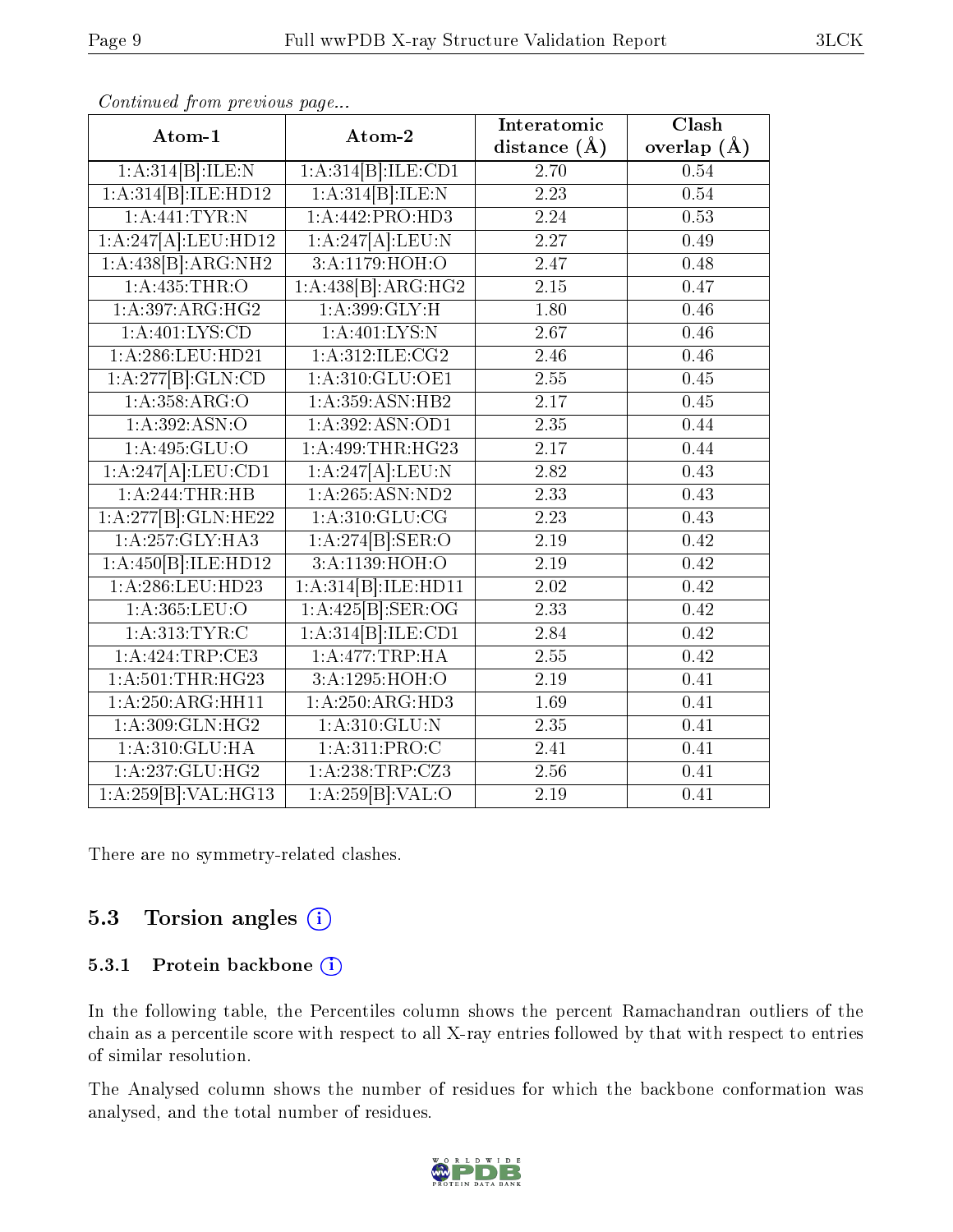| $^+$ Mol $\vert$ Chain $^-$ | Analysed                              |  | Favoured   Allowed   Outliers   Percentiles                |  |  |
|-----------------------------|---------------------------------------|--|------------------------------------------------------------|--|--|
|                             | $286/271(106\%)$   281 (98%)   5 (2%) |  | $\begin{array}{ c c c c }\n\hline\n100 & 100\n\end{array}$ |  |  |

There are no Ramachandran outliers to report.

#### $5.3.2$  Protein sidechains  $(i)$

In the following table, the Percentiles column shows the percent sidechain outliers of the chain as a percentile score with respect to all X-ray entries followed by that with respect to entries of similar resolution.

The Analysed column shows the number of residues for which the sidechain conformation was analysed, and the total number of residues.

| Mol   Chain | Analysed                        |          | $\perp$ Rotameric $\parallel$ Outliers $\parallel$ Percentiles |  |  |
|-------------|---------------------------------|----------|----------------------------------------------------------------|--|--|
|             | $253/235$ (108\%)   252 (100\%) | $1(0\%)$ | 91 87                                                          |  |  |

All (1) residues with a non-rotameric sidechain are listed below:

| Mol | Chain   Res | 'Type |
|-----|-------------|-------|
|     |             |       |

Some sidechains can be flipped to improve hydrogen bonding and reduce clashes. All (2) such sidechains are listed below:

| Mol | Chain | Res | Type |
|-----|-------|-----|------|
|     |       | 265 |      |
|     |       |     |      |

#### $5.3.3$  RNA  $(i)$

There are no RNA molecules in this entry.

# 5.4 Non-standard residues in protein, DNA, RNA chains (i)

1 non-standard protein/DNA/RNA residue is modelled in this entry.

In the following table, the Counts columns list the number of bonds (or angles) for which Mogul statistics could be retrieved, the number of bonds (or angles) that are observed in the model and the number of bonds (or angles) that are defined in the Chemical Component Dictionary. The Link column lists molecule types, if any, to which the group is linked. The Z score for a bond length (or angle) is the number of standard deviations the observed value is removed from the

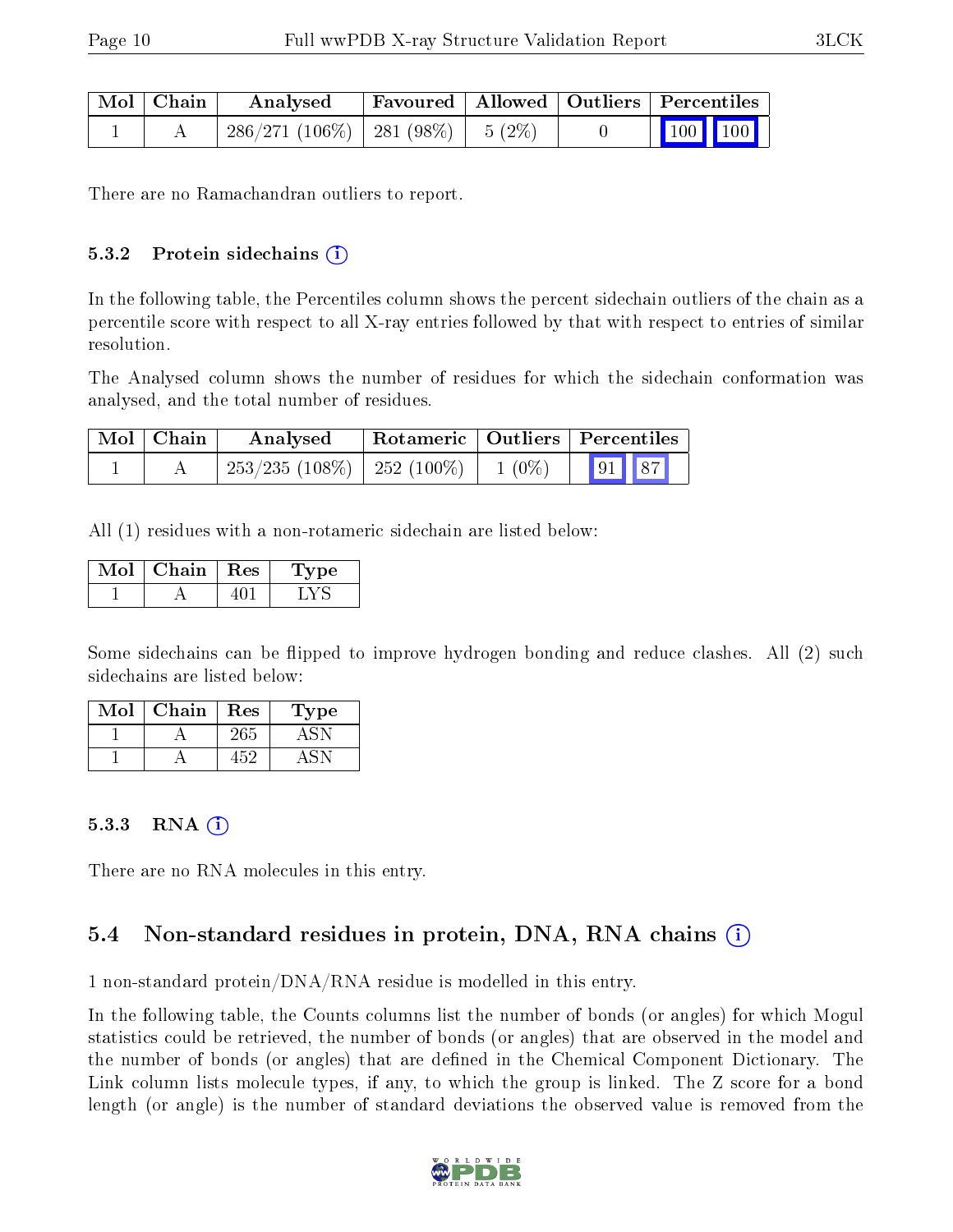expected value. A bond length (or angle) with  $|Z| > 2$  is considered an outlier worth inspection. RMSZ is the root-mean-square of all Z scores of the bond lengths (or angles).

|  | $\parallel$ Mol $\parallel$ Type $\parallel$ Chain $\parallel$ |  | $\mid$ $\operatorname{Res}$ | Link |          | Bond lengths |                 |          | Bond angles |                                                        |
|--|----------------------------------------------------------------|--|-----------------------------|------|----------|--------------|-----------------|----------|-------------|--------------------------------------------------------|
|  |                                                                |  |                             |      | Counts   |              | RMSZ $ #Z  > 2$ |          |             | $\vert$ Counts $\vert$ RMSZ $\vert \#  Z  > 2$ $\vert$ |
|  | <b>PTR</b>                                                     |  | 394                         |      | 15,16,17 |              |                 | 19,22,24 | 3.24        | $\mid$ $6 \ (31\%) \mid$                               |

In the following table, the Chirals column lists the number of chiral outliers, the number of chiral centers analysed, the number of these observed in the model and the number defined in the Chemical Component Dictionary. Similar counts are reported in the Torsion and Rings columns. '-' means no outliers of that kind were identified.

|      |        |  | Mol   Type   Chain   Res   Link   Chirals   Torsions   Rings |  |
|------|--------|--|--------------------------------------------------------------|--|
| PTR. | $+394$ |  | $\mid 0/10/11/13 \mid 0/1/1/1 \mid$                          |  |

There are no bond length outliers.

All (6) bond angle outliers are listed below:

| Mol | Chain | Res | Type       | Atoms       | Z       | Observed $(°)$ | Ideal $(°)$ |
|-----|-------|-----|------------|-------------|---------|----------------|-------------|
|     |       | 394 | <b>PTR</b> | P-OH-CZ     | 9.76    | 155.05         | 123.75      |
|     |       | 394 | <b>PTR</b> | $O3P-P-OH$  | $-6.27$ | 85.65          | 105.24      |
|     |       | 394 | <b>PTR</b> | $O3P-P-O2P$ | 4.96    | 126.61         | 107.64      |
|     |       | 394 | PTR.       | $O2P-P-OH$  | $-3.87$ | 93.16          | 105.24      |
|     |       | 394 | <b>PTR</b> | $O2P-P-O1P$ | 3.33    | 123.70         | 110.68      |
|     |       | 394 | <b>PTR</b> | $OH-P-O1P$  | $-2.53$ | 99.78          | 109.31      |

There are no chirality outliers.

There are no torsion outliers.

There are no ring outliers.

No monomer is involved in short contacts.

## 5.5 Carbohydrates  $(i)$

There are no carbohydrates in this entry.

## 5.6 Ligand geometry  $(i)$

1 ligand is modelled in this entry.

In the following table, the Counts columns list the number of bonds (or angles) for which Mogul statistics could be retrieved, the number of bonds (or angles) that are observed in the model and

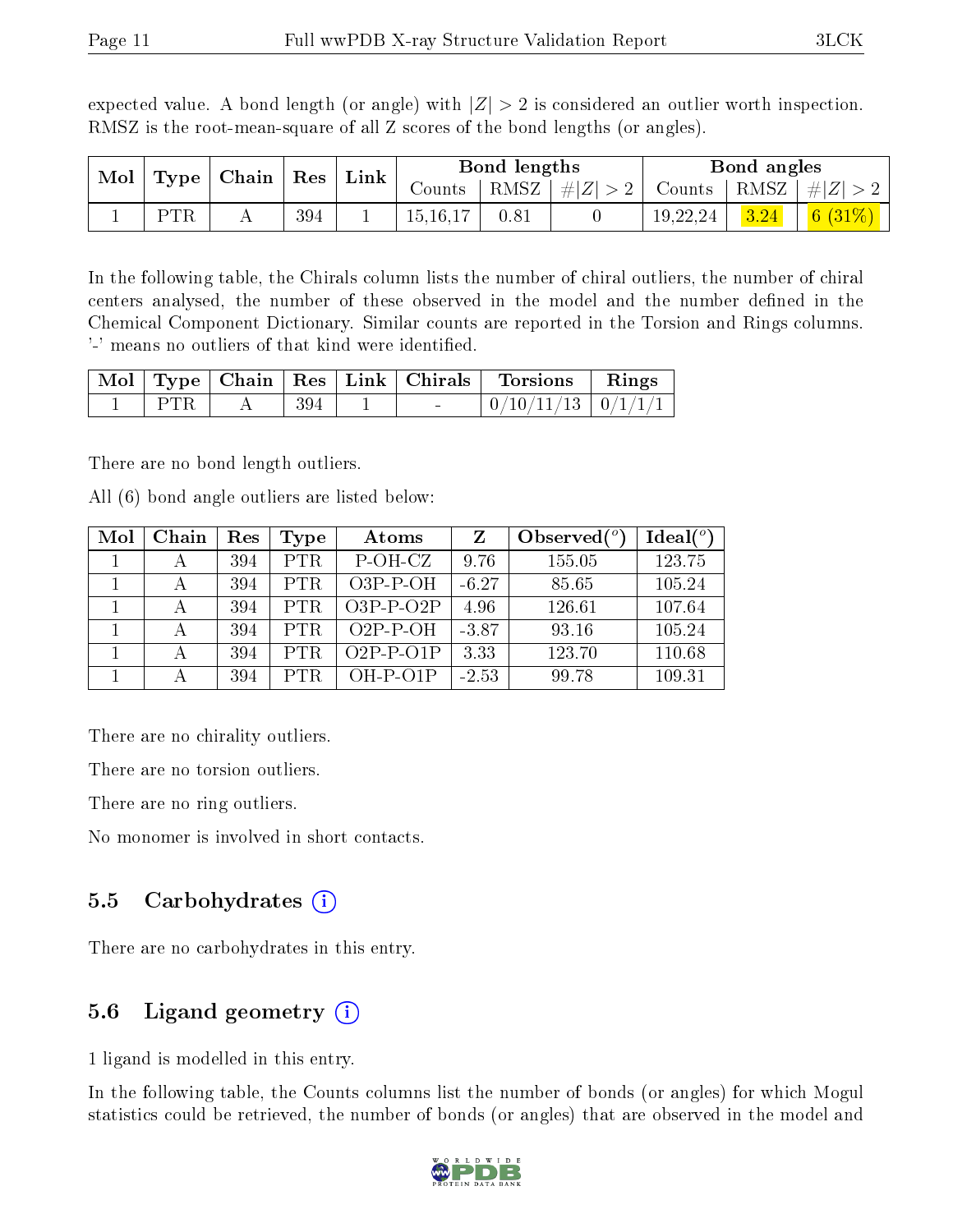the number of bonds (or angles) that are defined in the Chemical Component Dictionary. The Link column lists molecule types, if any, to which the group is linked. The Z score for a bond length (or angle) is the number of standard deviations the observed value is removed from the expected value. A bond length (or angle) with  $|Z| > 2$  is considered an outlier worth inspection. RMSZ is the root-mean-square of all Z scores of the bond lengths (or angles).

|  | Chain<br>Mol<br>$\Gamma$ Type $\Gamma$ |  | $\mathop{\rm Link}\nolimits$<br>${\rm Res}$ |        | Bond lengths |                  |  | Bond angles   |  |           |
|--|----------------------------------------|--|---------------------------------------------|--------|--------------|------------------|--|---------------|--|-----------|
|  |                                        |  |                                             |        | Counts       | $RMSZ \mid # Z $ |  | Counts   RMSZ |  | $\pm  Z $ |
|  | SO4                                    |  | 901                                         | $\sim$ | 4.4.4        | 0.53             |  | 6,6,6         |  |           |

There are no bond length outliers.

There are no bond angle outliers.

There are no chirality outliers.

There are no torsion outliers.

There are no ring outliers.

No monomer is involved in short contacts.

#### 5.7 [O](https://www.wwpdb.org/validation/2017/XrayValidationReportHelp#nonstandard_residues_and_ligands)ther polymers  $(i)$

There are no such residues in this entry.

### 5.8 Polymer linkage issues  $(i)$

There are no chain breaks in this entry.